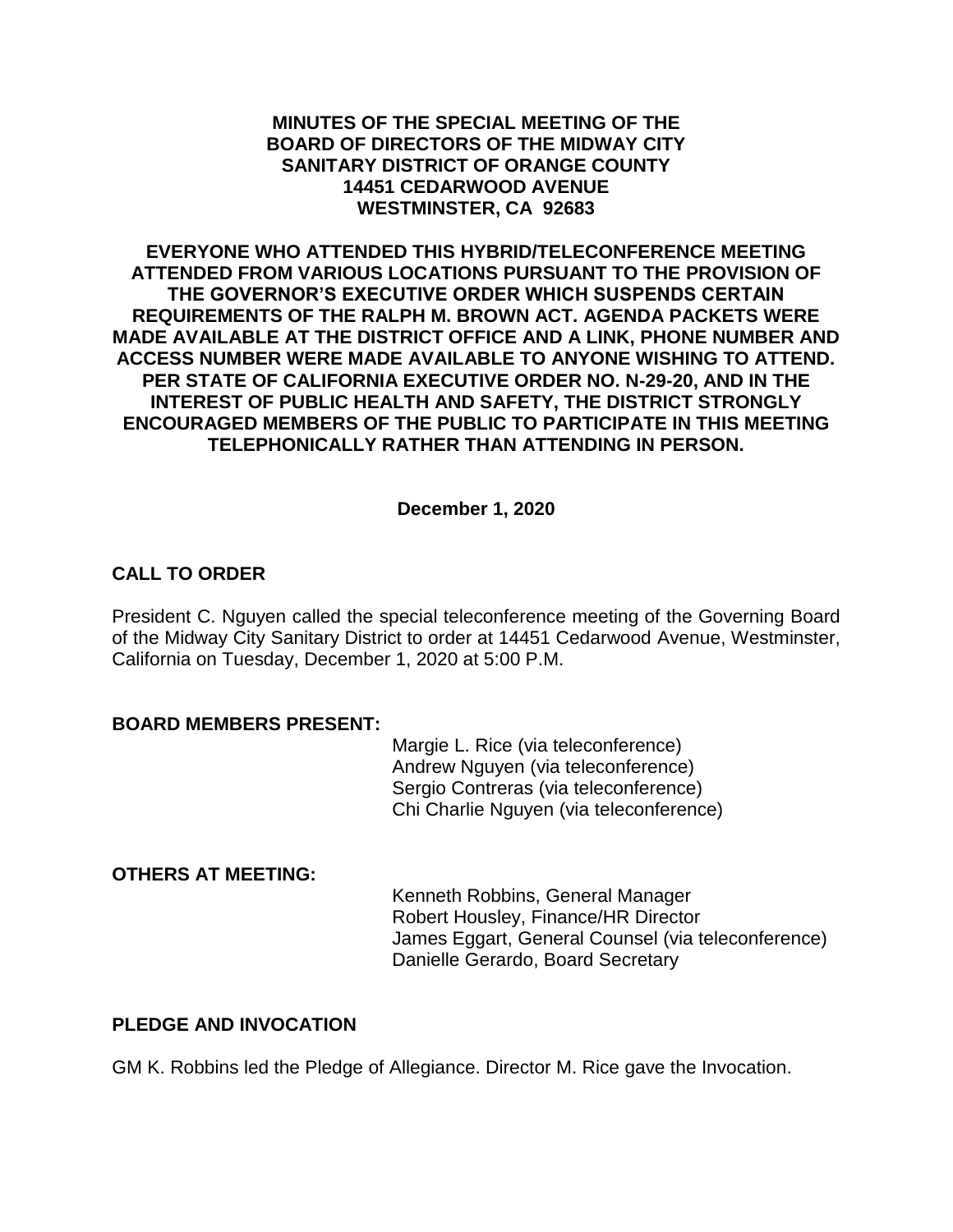#### **PUBLIC COMMENTS**

None

# **APPROVAL OF THE MINUTES OF THE SPECIAL MEETING OF NOV. 17, 2020** *(Roll Call Vote)*

A motion was made by Director A. Nguyen, seconded by Director S. Contreras, to approve the minutes of the special meeting of November 17, 2020. The motion was approved by the following 4-0 roll call vote:

AYES: S. Contreras, A. Nguyen, C. Nguyen and M. Rice NAYS: ABSTAIN: ABSENT:

### **APPROVAL OF EXPENDITURES**

A. Demands in the amount of \$ 263,956.31 *(Roll Call Vote)*

|                 |                    |              | CK # Date AMOUNT   | <b>VENDOR</b>                            | <b>MEMO</b>                                                               |
|-----------------|--------------------|--------------|--------------------|------------------------------------------|---------------------------------------------------------------------------|
|                 |                    |              |                    |                                          |                                                                           |
| -1              |                    |              |                    | <b>CHECKS:</b>                           |                                                                           |
| 2               | 11930 11/18 \$     |              |                    | 4,625.00 City of Westminster             | City Plan check review fee for building and solar project                 |
| 3               | $ 11931 11/18 $ \$ |              |                    | 483.75 Orange County Fire Authority      | OC Fire plan review fee for building and solar project                    |
| $\overline{4}$  | $11932$ $11/18$ \$ |              |                    | 96.39 AT&T Mobility                      | Cell Phone Service for Nov 2020                                           |
| 5               | $ 11933 11/18 $ \$ |              |                    | 985.00 Ayala's Car Wash                  | Fleet wash 11/9                                                           |
| 6               | $ 11934 11/18 $ \$ |              |                    | 733.67 Bodyworks Equipment, Inc.         | Restock electrical rocker switches, and hydraulic hose tray kit           |
| $\overline{7}$  | $ 11935 11/18 $ \$ |              | 261.41 Cintas      |                                          | Uniform Services for 11/12                                                |
| 8               | 11936 11/18 \$     |              |                    | 30.00 City of Westminster - FARP         | Annual renewal of alarm permit fee                                        |
| 9               | 11937 11/18 \$     |              |                    | 56.23 City of Westminster                | Hydrant Water Service for Nov 2020                                        |
| 10 <sup>2</sup> | $ 11938 11/18 $ \$ |              |                    | 11,938.00 CR&R Incorporated              | Tonnage fees for MCSD clean up event on Oct 10, 2020 at 21st and Hoover   |
| 11              | $ 11939 11/18$ \$  |              |                    | 132.68 Cummins Sales & Service           | Restock rocker level seals                                                |
| 12              | $ 11940 11/18 $ \$ |              |                    | 1.689.88 Daniels Tire Service            | Restock new front tires for solid waste trucks                            |
| 13              | $ 11941 11/18$ \$  |              |                    | 6,866.92 SoCalGas                        | CNG Station, District offices, mechanics shop, and wash rack for Oct 2020 |
| 14              | $ 11942 11/18 $ \$ |              |                    | 69.52 Miguel Jimenez                     | Workboot reimbursment                                                     |
| 15              | $ 11943 11/18 $ \$ |              |                    | 150.00 Purchase Power                    | Postage for Nov 2020                                                      |
| 16              | 11944 11/18 \$     |              |                    | 318.50 Rutan & Tucker, LLP               | Legal Services for Oct 2020                                               |
| 17              | $ 11945 11/18 $ \$ |              | 3,902.98 SDRMA     |                                          | Dental & Vision Insurance Premiums for Dec 2020                           |
| 18              | $ 11946 11/18 $ \$ |              |                    | 375.23 Tec of California, Inc.           | Replacment of air tank compressor for NG15                                |
| 19              | $ 11947 11/18$ \$  |              | 1,855.38 Verizon   |                                          | Internet Connection for Sep 2020                                          |
| 20              | $11948$ $11/18$ \$ |              |                    | 3,767.50 Woodruff, Spradlin & Smart      | General Counsel Legal Services for Oct 2020                               |
| 21              | $ 11949 11/20 $ \$ |              | 125,000.00 CalPERS |                                          | Investment Contribution to CEPPT trust fund for retirement benefits       |
| 22              | $ 11950 11/20 $ \$ |              |                    | 78.39 Advanced Gas Products              | Restock oxygen for shop and liquid propane for forklift                   |
| 23              | $ 11951 11/20 $ \$ |              | 325.66 AT&T        |                                          | Brookhurst Lift Station Nov 2020                                          |
| 24              | $ 11952 11/20 $ \$ |              |                    | 450.00 Ayala's Car Wash                  | Fleet wash 11/16                                                          |
| 25              | $ 11953 11/20 $ \$ |              | 261.41 Cintas      |                                          | Uniform Services for 11/19                                                |
| 26              | $ 11954 11/20 $ \$ |              |                    | 2.316.12 Daniels Tire Service            | Restock recap tires for solid waste trucks                                |
| 27              | $ 11955 11/20 $ \$ |              |                    | 987.08 Hose-Man, Inc.                    | Restock hydraulic hoses and clamps                                        |
| 28              | $ 11956 11/20 $ \$ |              |                    | 245.23 Snap-On Tools                     | Torx wrench set for mechanics shop and service truck                      |
| 29              | $ 11957 11/20 $ \$ |              | ×                  | <b>Voided Check</b>                      | Printer malfunction                                                       |
| 30              | $ 11958 11/20 $ \$ |              |                    | 198.37 Tec of California, Inc.           | Restock 1 alternator for solid waste trucks & 1 replacement for NG7       |
| 31              | $ 11959 11/20 $ \$ |              |                    | 119.00 Remington Pure                    | Nov 2020 Water Filtration                                                 |
| 32              | $11960$ $11/20$ \$ |              |                    | 180.82 City of Westminster               | Water sevices for District offices and wash rack for 09/23/20-11/17/20    |
| 33              |                    |              | \$.                | 168.500.12 CHECKS SUBTOTAL               |                                                                           |
| 34              |                    |              |                    |                                          |                                                                           |
| 35              |                    |              |                    | <b>PAYROLL</b>                           |                                                                           |
| 36              |                    | ACH 11/17 \$ | 75,904.58 Paychex  |                                          | Employee Payroll - Checks, Taxes, & Direct Deposits                       |
| 37              |                    | ACH 11/17 \$ |                    | 2.130.00 Nationwide Retirement Solutions | 457 Deferred Compensation (100% paid by employees)                        |
| 38              |                    | ACH 11/17 \$ |                    | 560.00 Nationwide Retirement Solutions   | 457 Roth (100% paid by employees)                                         |
| 39              |                    | ACH 11/17 \$ |                    | 1,000.00 Nationwide Retirement Solutions | 457 Catch Up (100% paid by employees)                                     |
| 42              |                    |              |                    | 79.594.58 ACH TRANSFERS SUBTOTAL         |                                                                           |
| 43              |                    |              |                    |                                          |                                                                           |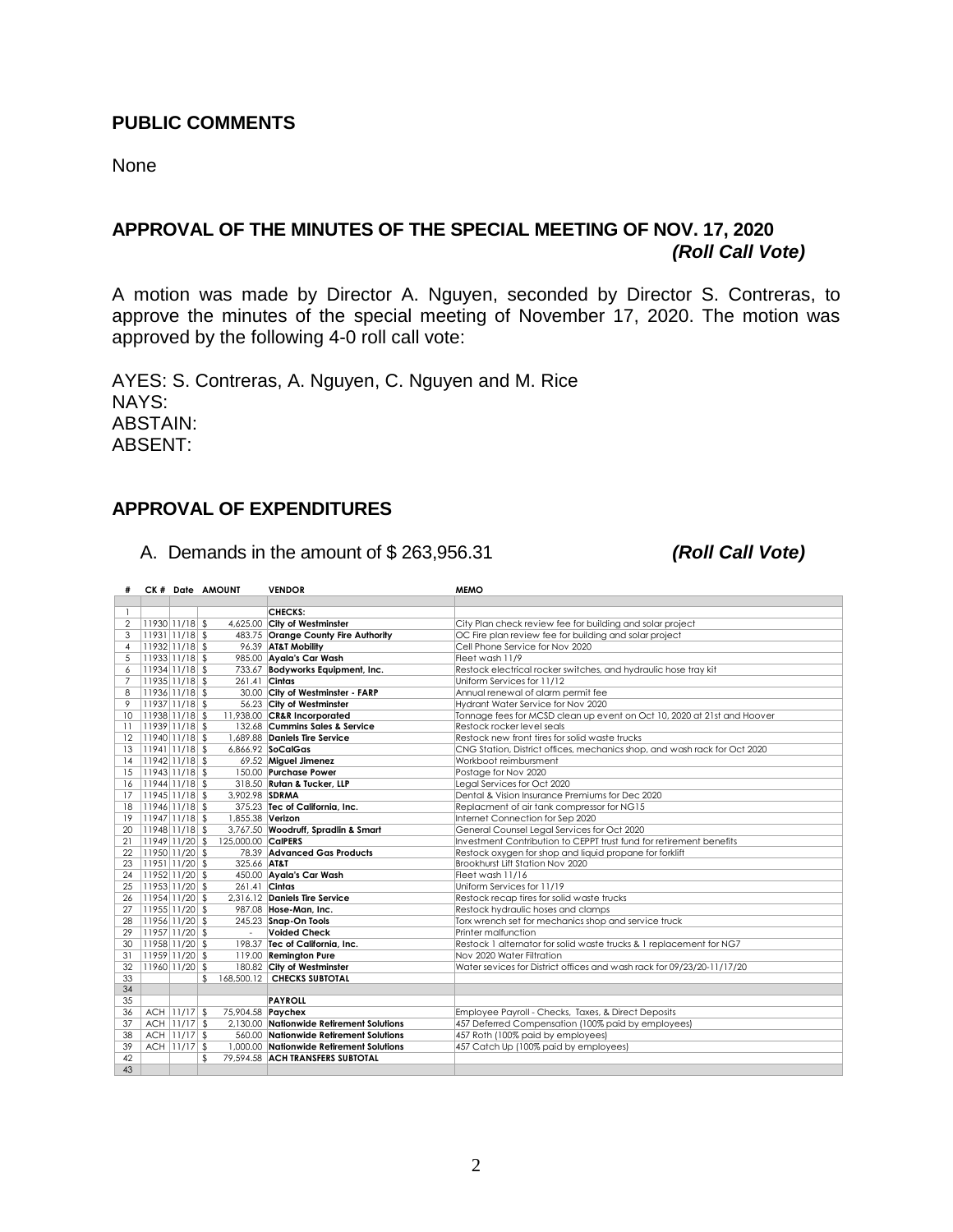| 43 |            |            |           |                                                                                   |                                                    |  |
|----|------------|------------|-----------|-----------------------------------------------------------------------------------|----------------------------------------------------|--|
| 44 |            |            |           | <b>ACH PAYMENTS</b>                                                               |                                                    |  |
| 45 | <b>ACH</b> | $11/17$ \$ | 15.861.61 | <b>CalPERS</b>                                                                    | Retirement contributions for 11/02/2020-11/15/2020 |  |
| 46 |            |            |           | 15.861.61 ACH TRANSFERS SUBTOTAL                                                  |                                                    |  |
| 47 |            |            |           |                                                                                   |                                                    |  |
| 48 |            |            |           | 263,956.31   TOTAL EXPENDITURES (ACCOUNTS PAYABLE CHECKS, PAYROLL, ACH TRANSFERS) |                                                    |  |
| 49 |            |            |           |                                                                                   |                                                    |  |
| 50 |            |            |           | <b>BANK TRANSFERS</b>                                                             |                                                    |  |
| 51 | LAIF       | 11/16      |           | \$500,000.00 Transfer Funds from UB Checking to LAIF                              |                                                    |  |
| 52 | UB         |            |           | 11/16 \$1,000,000.00 Transfer Funds from UB Money Market to UB Checking           |                                                    |  |

A motion was made by Director M. Rice, seconded by Director A. Nguyen, to approve the expenditures in the amount of \$263,956.31. The motion was approved by the following 4-0 roll call vote:

AYES: S. Contreras, A. Nguyen, C. Nguyen and M. Rice NAYS: ABSTAIN: ABSENT:

# **REPORTS**

### **Report of President**

President C. Nguyen stated that the swearing in for re-elected and newly-elected Directors would take place at noon at the District during the employee holiday luncheon.

#### **Report of General Manager**

GM K. Robbins reported that one of the District's solid waste drivers would be retiring in February of 2021 so the District will be hiring a replacement for him.

GM K. Robbins reminded the Board of the COVID-style employee holiday luncheon on Wednesday, December 2 at noon at the District office. He stated that there would be no tables or chairs because the District did not want to encourage gathering in numbers and that to-go boxes would be provided for the food. He stated that re-elected President C. Nguyen and newly elected Director Tyler Diep would be sworn in sometime during the luncheon.

GM K. Robbins stated that PumpMan had to be called out to fix a switch at the Brookhurst and Westminster lift stations over the Thanksgiving weekend. Tesco also had to be called out to get the SCADA equipment back online at the Hammon station and a router may need to be replaced although the autodialers are still working and effective.

GM K. Robbins reminded the Board of the reorganization meeting on Friday, December 4, 2020 at 1 P.M. He stated that there would first be a resolution certifying the election, and then General Counsel James Eggart would take over to ask for nominations for the Board President. Once the new Board President is selected, that person will take over for the remainder of the meeting.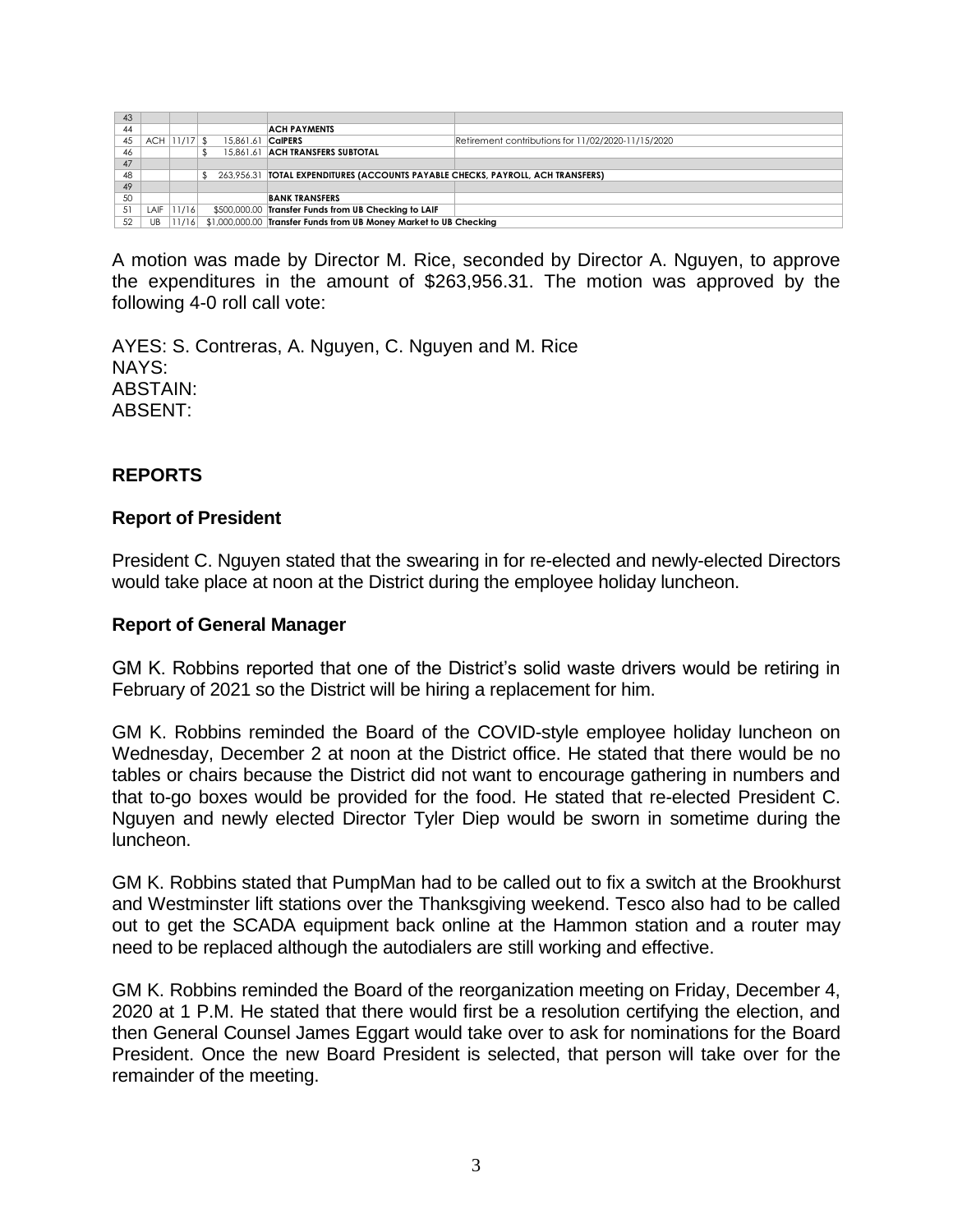# **Report from the Orange County Sanitation (OCSD) Meeting on Nov. 18, 2020**

Director A. Nguyen reported that 14 employees tested positive for COVID-19 and three from the construction project, but that most are okay and back to work already. He stated that OCSD has submitted a FEMA funding request totaling \$188,000 for COVID-19 relief and that 9 Directors have been termed out or are losing their seats.

# **Report from the Clean Up Event at Buckingham Park on Nov. 21, 2020**

Directors A. Nguyen and C. Nguyen attended the clean up event and stated that it went quickly and smoothly.

GM K. Robbins agreed and stated that the District collected 36 mattresses and about a ton and a half of metal as well as filling 4 large bins.

# **CONSENT CALENDAR**

None

# **OLD BUSINESS**

None

# **NEW BUSINESS**

A. Consider Approval of the Professional Services Agreement with IB Consulting, LLC for a Cost of Service Rate Study to Evaluate and Provide Recommendations Regarding the District's Fees and Rate Structures for Sewer Services and Residential Solid Waste Services and Authorize the General Manager to Sign the Agreement *(Roll Call Vote)*

A report of a summary of Staff's recommendation was provided and considered by the Board. A motion was made by President C. Nguyen, seconded by Director M. Rice, to approve staff recommendation to approve the agreement with IB Consulting, LLC for a cost of service rate study to evaluate and provide recommendations regarding the District's fees and rate structures for sewer services and residential solid waste services, and authorize the General Manager to sign the agreement. The motion was approved by the following 4-0 roll call vote:

AYES: S. Contreras, A. Nguyen, C. Nguyen and M. Rice NAYS: ABSTAIN: ABSENT: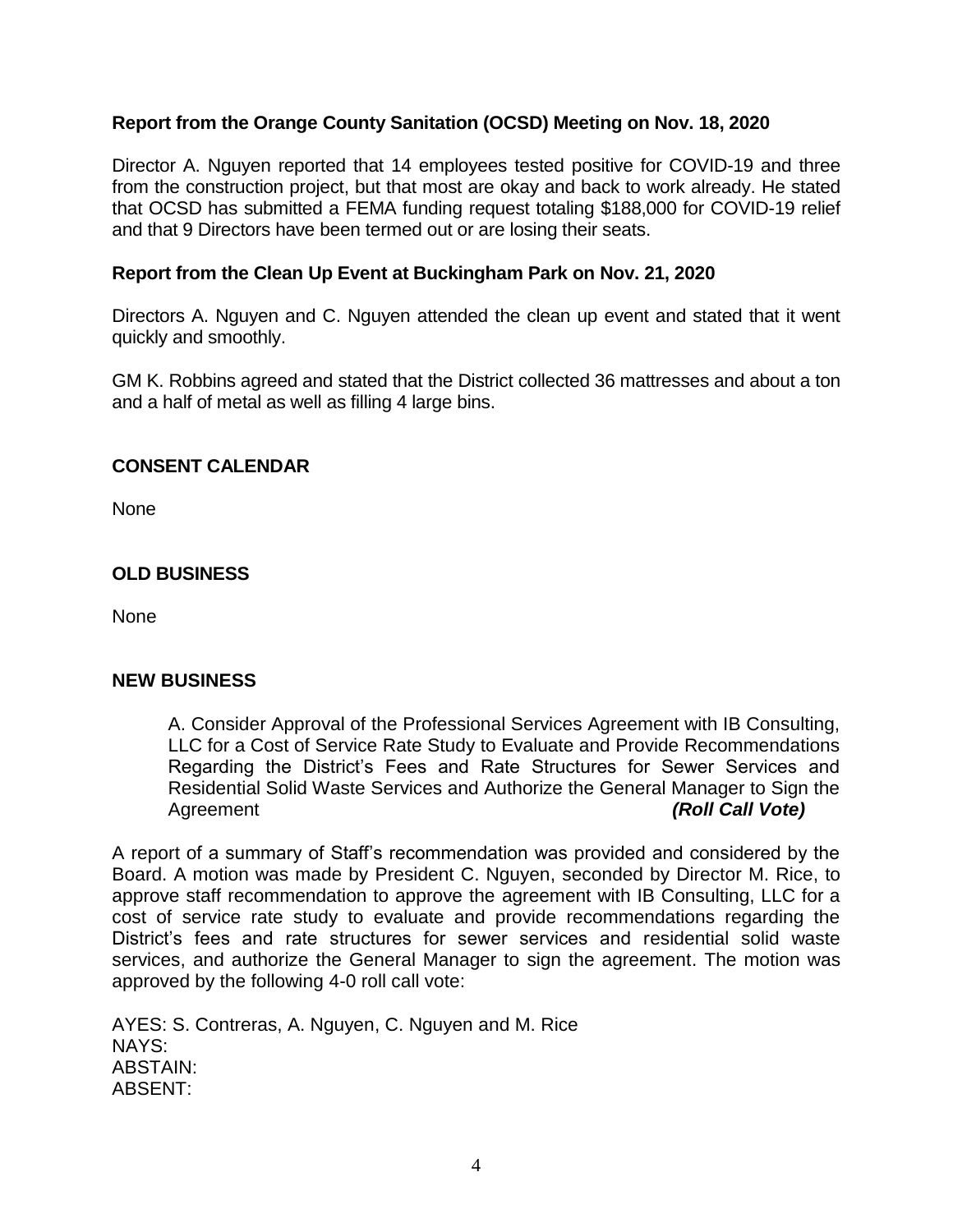B. Consider Approval of Amendment No. 1 with Shuster Advisory, LLC for Independent Advisory Services of the District's 457(b) Retirement and Omnibus Budget Reconciliation Act (OBRA) Plans and Authorize the General Manager to Sign the Amendment *(Roll Call Vote)* 

Finance/HR Director R. Housley stated that Shuster Advisory Group, LLC is the fiduciary that the Board selected to oversee the District's 457 employee's retirement plan, and that initially the District had an agreement with them to review the plan and make some changes. He stated that this amendment has been brought to the Board for two reasons – their name has been changed from SFG Retirement Plan Consulting to Shuster Advisory, and the agreement has a few other minor changes to realign the current services they provide to the District. He stated that the Board was provided with the original agreement as well as a copy of the changes made to that agreement, which was reviewed by staff and General Counsel.

Director M. Rice stated that she did not understand the changes to the agreement.

A report of a summary of Staff's recommendation was provided and considered by the Board. A motion was made by President C. Nguyen, seconded by Director A. Nguyen to approve Amendment No. 1 with Shuster Advisory, LLC for Independent Advisory Services of the District's 457(b) Retirement and Omnibus Budget Reconciliation Act (OBRA) Plans and to authorize the General Manager to sign the amendment. The motion was not approved due to the following 2-2 roll call vote:

AYES: A. Nguyen and C. Nguyen NAYS: S. Contreras and M. Rice ABSTAIN: ABSENT:

A second motion was made by President C. Nguyen, seconded by Director M. Rice to bring the amendment back to the next regular meeting on December 15, 2020, with the red-lined changes clarified and to have someone from Shuster Advisory, LLC present to explain the changes made. The motion was not approved due to the following 4-0 roll call vote:

AYES: S. Contreras, A. Nguyen, C. Nguyen and M. Rice NAYS: ABSTAIN: ABSENT: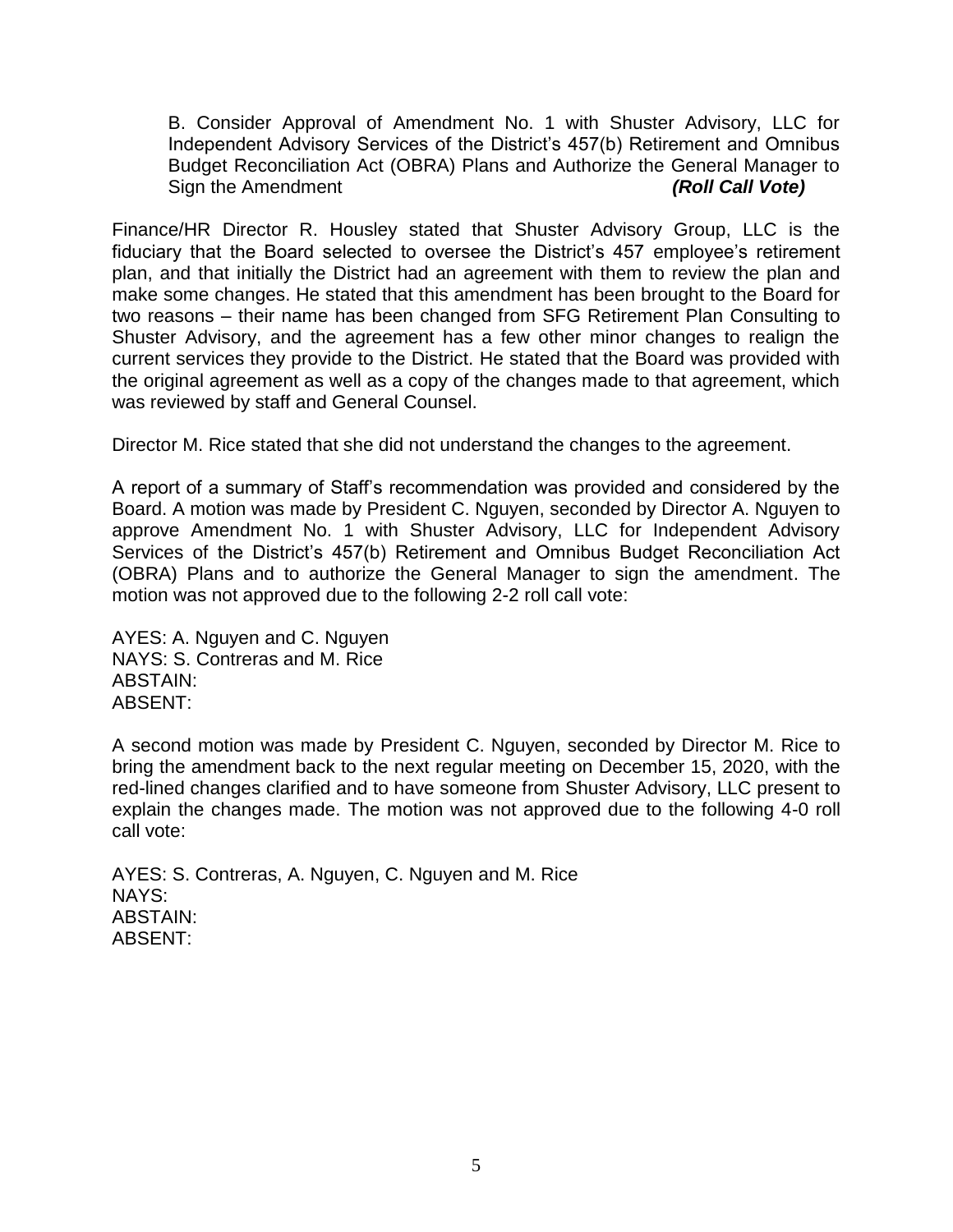C. Discuss and Consider Changing the Midway City Sanitary District's Regularly Scheduled Board Meeting on Tuesday, December 15, 2020 at 5:30 P.M. to a Special Teleconference Meeting at 5 P.M. due to the COVID-19 Pandemic *(Roll Call Vote)*

A report of a summary of Staff's recommendation was provided and considered by the Board. A motion was made by President C. Nguyen, seconded by Director S. Contreras to approve changing the Midway City Sanitary District's regularly scheduled Board meeting on Tuesday, December 15, 2020 at 5:30 P.M. to a special teleconference meeting at 5 P.M. due to the COVID-19 pandemic. The motion was approved by the following 4-0 roll call vote:

AYES: S. Contreras, A. Nguyen, C. Nguyen and M. Rice NAYS: ABSTAIN: ABSENT:

# **INFORMATIONAL ITEMS**

None

# **BOARD CONCERNS/COMMENTS**

Director M. Rice asked if there would be a holiday gift exchange between the Board and staff members this year or would the District be forgoing that tradition.

GM K. Robbins confirmed that the District would be forgoing the holiday gift exchange due to the COVID-19 pandemic, but that the Board and Staff had been gifted the Board approved items of See's Candy and Stater Brothers gift cards, as well as pullover shirts.

Director S. Contreras asked for clarification as to the time of the luncheon and swearing in on Wednesday, December 2, 2020, and whether it was an actual meeting with roll call.

General Counsel James Eggart stated that to his knowledge the meeting was not agendized and that the swearing in would not be a formal ceremony.

GM K. Robbins confirmed that it was not a posted meeting, and that it was an employee holiday luncheon, but that the new Directors would be sworn in at that time.